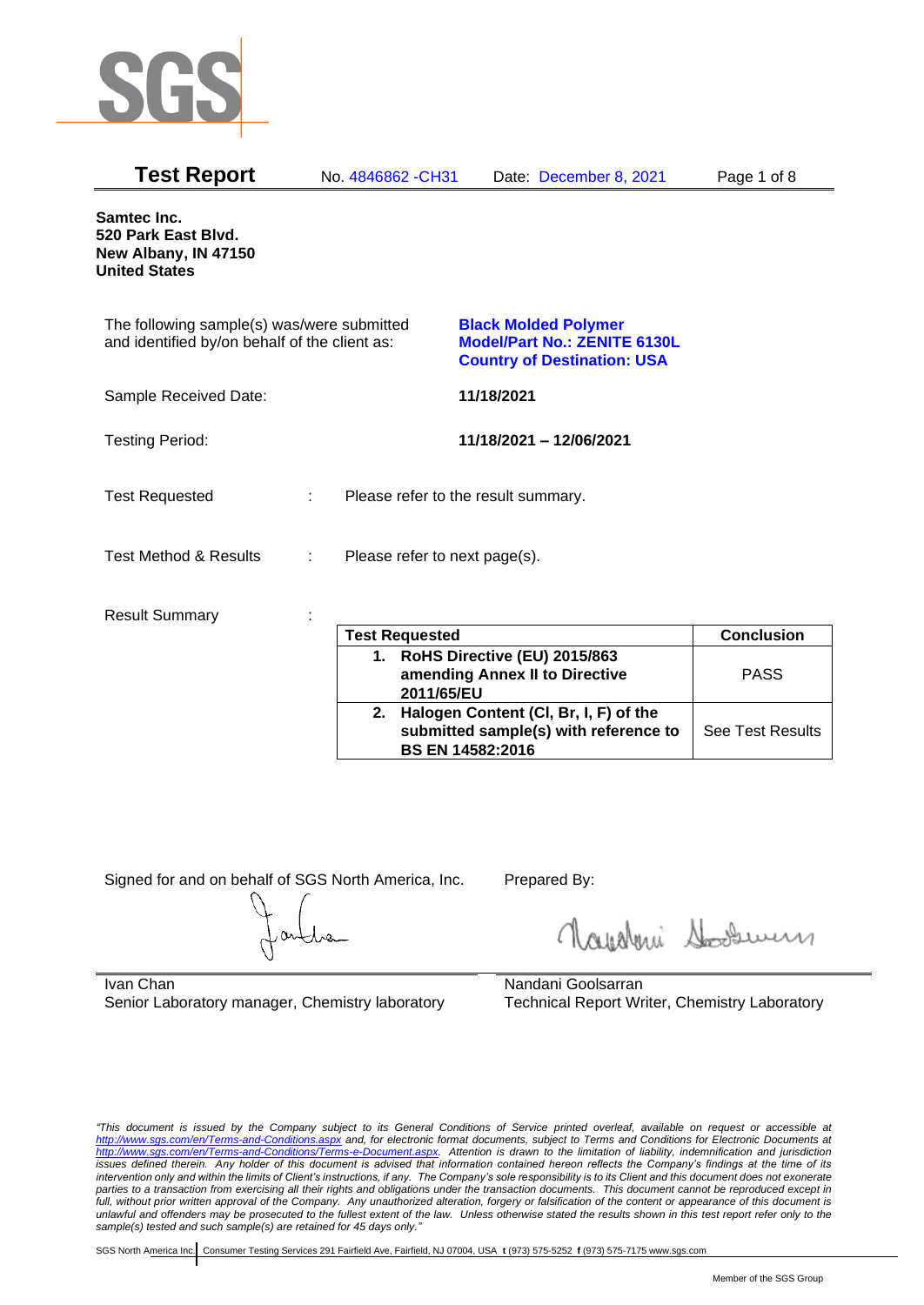

| Test Report | No. 4846862 - CH31 | Date: December 8, 2021 | Page 2 of 8 |
|-------------|--------------------|------------------------|-------------|
|-------------|--------------------|------------------------|-------------|

# **1. RoHS Directive (EU) 2015/863 amending Annex II to Directive 2011/65/EU**

## **Testing was done at an SGS Affiliate Laboratory:**

| <b>Specimen</b> | <b>SGS Sample ID</b>           | <b>Description</b> |
|-----------------|--------------------------------|--------------------|
| No.             |                                |                    |
|                 | HKT21-061445.031 Black plastic |                    |

### Remarks :

(1)  $1 \text{ mg/kg} = 1 \text{ ppm} = 0.0001\%$ 

(2) MDL = Method Detection Limit

- (3)  $ND = Not detected$  ( < MDL)
- (4) "-" = Not Regulated
- Test Method : With reference to IEC 62321-4:2013+A1:2017, IEC62321-5:2013, IEC62321-7-2:2017, IEC62321-6:2015 and IEC62321-8:2017, analyzed by ICP-OES, UV-Vis and GC-MS. (Decision Rule: please refer to appendix 1: Category 1)

| Test Item(s)                 | Limit | Unit  | <b>MDL</b>     | 031       |
|------------------------------|-------|-------|----------------|-----------|
| Cadmium (Cd)                 | 100   | mg/kg | $\mathbf{2}$   | <b>ND</b> |
| Lead (Pb)                    | 1,000 | mg/kg | $\overline{2}$ | <b>ND</b> |
| Mercury (Hg)                 | 1,000 | mg/kg | $\overline{2}$ | <b>ND</b> |
| Hexavalent Chromium (Cr(VI)) | 1,000 | mg/kg | 8              | <b>ND</b> |
| Sum of PBBs                  | 1,000 | mg/kg |                | <b>ND</b> |
| Monobromobiphenyl            |       | mg/kg | 5              | <b>ND</b> |
| Dibromobiphenyl              |       | mg/kg | 5              | <b>ND</b> |
| Tribromobiphenyl             |       | mg/kg | 5              | <b>ND</b> |
| Tetrabromobiphenyl           |       | mg/kg | 5              | <b>ND</b> |
| Pentabromobiphenyl           |       | mg/kg | 5              | <b>ND</b> |
| Hexabromobiphenyl            |       | mg/kg | 5              | <b>ND</b> |
| Heptabromobiphenyl           |       | mg/kg | 5              | <b>ND</b> |
| Octabromobiphenyl            |       | mg/kg | 5              | <b>ND</b> |
| Nonabromobiphenyl            |       | mg/kg | 5              | <b>ND</b> |
| Decabromobiphenyl            |       | mg/kg | 5              | <b>ND</b> |
| Sum of PBDEs                 | 1,000 | mg/kg |                | <b>ND</b> |
| Monobromodiphenyl ether      |       | mg/kg | 5              | <b>ND</b> |
| Dibromodiphenyl ether        |       | mg/kg | 5              | <b>ND</b> |
| Tribromodiphenyl ether       |       | mg/kg | 5              | <b>ND</b> |
| Tetrabromodiphenyl ether     |       | mg/kg | 5              | <b>ND</b> |
| Pentabromodiphenyl ether     |       | mg/kg | 5              | ND        |

*"This document is issued by the Company subject to its General Conditions of Service printed overleaf, available on request or accessible at <http://www.sgs.com/en/Terms-and-Conditions.aspx> and, for electronic format documents, subject to Terms and Conditions for Electronic Documents at [http://www.sgs.com/en/Terms-and-Conditions/Terms-e-Document.aspx.](http://www.sgs.com/en/Terms-and-Conditions/Terms-e-Document.aspx) Attention is drawn to the limitation of liability, indemnification and jurisdiction issues defined therein. Any holder of this document is advised that information contained hereon reflects the Company's findings at the time of its intervention only and within the limits of Client's instructions, if any. The Company's sole responsibility is to its Client and this document does not exonerate parties to a transaction from exercising all their rights and obligations under the transaction documents. This document cannot be reproduced except in full, without prior written approval of the Company. Any unauthorized alteration, forgery or falsification of the content or appearance of this document is unlawful and offenders may be prosecuted to the fullest extent of the law. Unless otherwise stated the results shown in this test report refer only to the sample(s) tested and such sample(s) are retained for 45 days only."*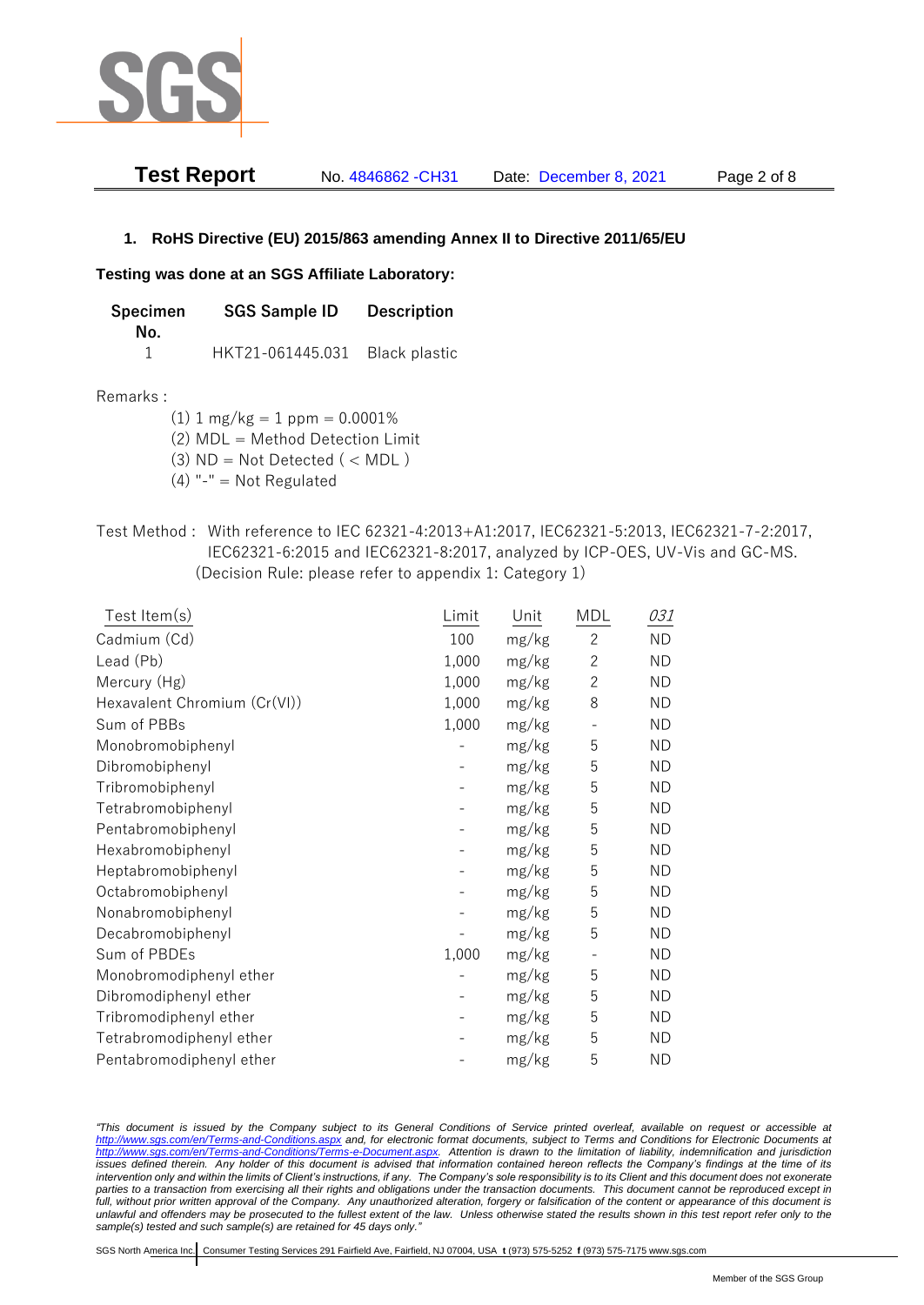

| <b>Test Report</b>                  | No. 4846862 - CH31           | Date: December 8, 2021 |     |           | Page 3 of 8 |
|-------------------------------------|------------------------------|------------------------|-----|-----------|-------------|
|                                     |                              |                        |     |           |             |
| Test Item $(s)$                     | Limit                        | Unit                   | MDL | 031       |             |
| Hexabromodiphenyl ether             |                              | mg/kg                  | 5   | <b>ND</b> |             |
| Heptabromodiphenyl ether            |                              | mg/kg                  | 5   | ND        |             |
| Octabromodiphenyl ether             | $\qquad \qquad \blacksquare$ | mg/kg                  | 5   | ND        |             |
| Nonabromodiphenyl ether             | -                            | mg/kg                  | 5   | ND        |             |
| Decabromodiphenyl ether             | -                            | mg/kg                  | 5   | ND        |             |
| Dibutyl Phthalate (DBP)             | 1,000                        | mg/kg                  | 50  | ND        |             |
| Benzylbutyl Phthalate (BBP)         | 1,000                        | mg/kg                  | 50  | ND        |             |
| Bis-(2-ethylhexyl) Phthalate (DEHP) | 1,000                        | mg/kg                  | 50  | ND        |             |
| Diisobutyl Phthalate (DIBP)         | 1,000                        | mg/kg                  | 50  | ΝD        |             |

Notes :

(1) The maximum permissible limit is quoted from RoHS Directive (EU) 2015/863. IEC 62321 series is equivalent to EN 62321 series [http://www.cenelec.eu/dyn/www/f?p=104:30:1742232870351101::::FSP\\_ORG\\_ID,FSP\\_LANG\\_](http://www.cenelec.eu/dyn/www/f?p=104:30:1742232870351101::::FSP_ORG_ID,FSP_LANG_ID:1258637,25) [ID:1258637,25](http://www.cenelec.eu/dyn/www/f?p=104:30:1742232870351101::::FSP_ORG_ID,FSP_LANG_ID:1258637,25)

# **2. Halogen**

# **Testing was done at an SGS Affiliate Laboratory:**

Test Method : With reference to EN 14582:2016, analysis was performed by IC.

| Limit                    | Unit  | MDL | 031 |
|--------------------------|-------|-----|-----|
| $\overline{\phantom{a}}$ | mg/kg | 50  | ΝD  |
| $\overline{\phantom{0}}$ | mg/kg | 50  | ND  |
| $\overline{\phantom{0}}$ | mg/kg | 50  | ND  |
| $\qquad \qquad -$        | mg/kg | 50  | ND  |
|                          |       |     |     |

Notes :

(1) The measurement report of the expanded uncertainty with confident level 95% by coverage factor k=2, is 20% for each analyte of Fluorine, Chlorine, Bromine and Iodine.

*<sup>&</sup>quot;This document is issued by the Company subject to its General Conditions of Service printed overleaf, available on request or accessible at <http://www.sgs.com/en/Terms-and-Conditions.aspx> and, for electronic format documents, subject to Terms and Conditions for Electronic Documents at [http://www.sgs.com/en/Terms-and-Conditions/Terms-e-Document.aspx.](http://www.sgs.com/en/Terms-and-Conditions/Terms-e-Document.aspx) Attention is drawn to the limitation of liability, indemnification and jurisdiction issues defined therein. Any holder of this document is advised that information contained hereon reflects the Company's findings at the time of its intervention only and within the limits of Client's instructions, if any. The Company's sole responsibility is to its Client and this document does not exonerate parties to a transaction from exercising all their rights and obligations under the transaction documents. This document cannot be reproduced except in full, without prior written approval of the Company. Any unauthorized alteration, forgery or falsification of the content or appearance of this document is unlawful and offenders may be prosecuted to the fullest extent of the law. Unless otherwise stated the results shown in this test report refer only to the sample(s) tested and such sample(s) are retained for 45 days only."*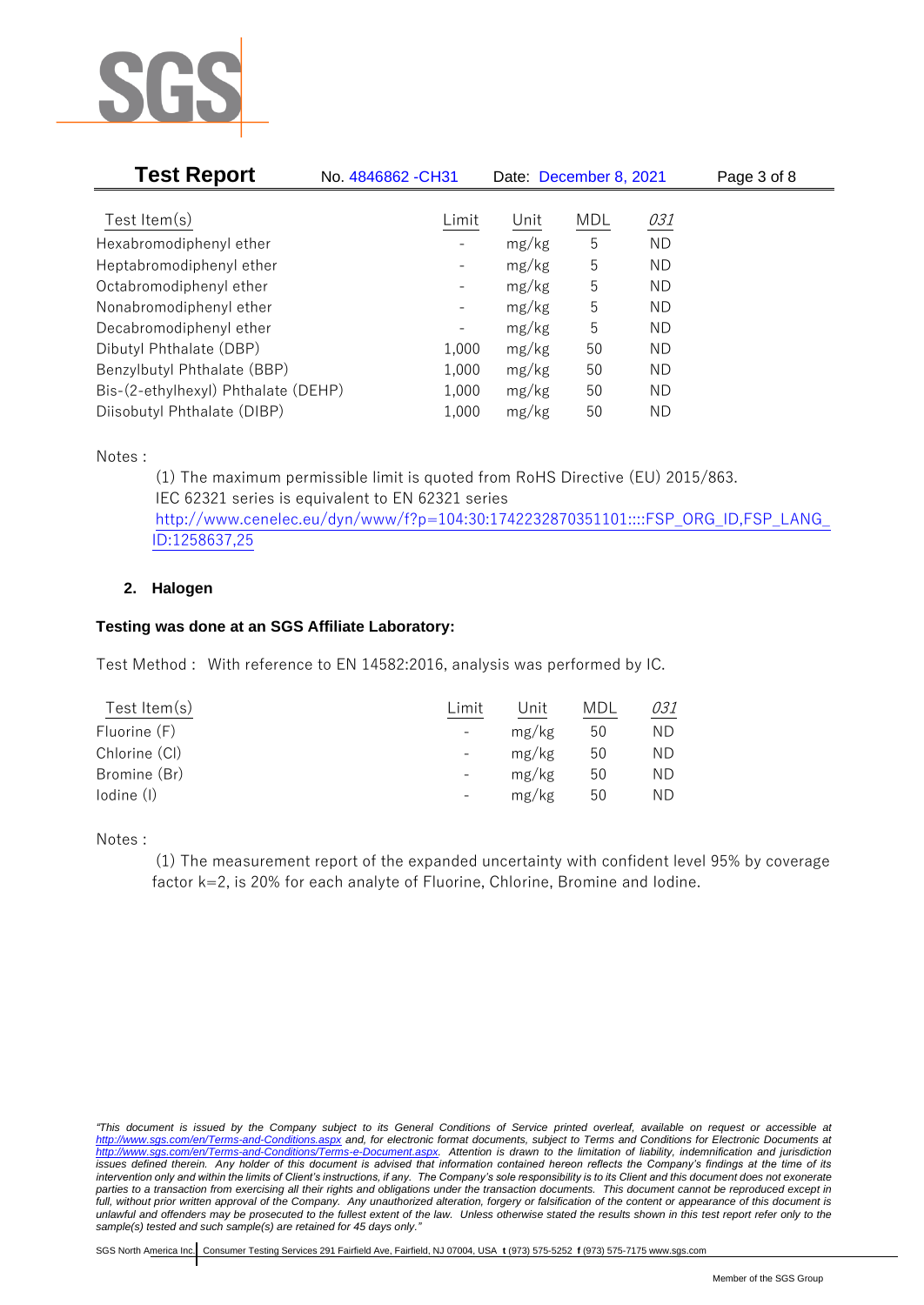

**Test Report** No. 4846862 -CH31 Date: December 8, 2021 Page 4 of 8

### Appendix 1

| Category                | Decision Rule Statement                                                                                                                                                                                                                                                                                                                                                                                                                                                                                                                                                                                                                                                                                                                                                                                                                                                                                                                                                                                                                                                                                                                                                                                                                                                                                                                                                                                                                                                                                            |
|-------------------------|--------------------------------------------------------------------------------------------------------------------------------------------------------------------------------------------------------------------------------------------------------------------------------------------------------------------------------------------------------------------------------------------------------------------------------------------------------------------------------------------------------------------------------------------------------------------------------------------------------------------------------------------------------------------------------------------------------------------------------------------------------------------------------------------------------------------------------------------------------------------------------------------------------------------------------------------------------------------------------------------------------------------------------------------------------------------------------------------------------------------------------------------------------------------------------------------------------------------------------------------------------------------------------------------------------------------------------------------------------------------------------------------------------------------------------------------------------------------------------------------------------------------|
| 4.                      | The decision rule for conformity reporting is based on the non-binary statement with quard band (is<br>equal to the expanded measurement uncertainty with a 95% coverage probability, w = U95) in<br>ILAC-G8:09/2019 Clause 4.2.3.<br>"Pass - the measured value is within (or below / above) the acceptance limit, where the<br>А.<br>acceptance limit is below / above to the quard band." or "Pass - The measured values were<br>observed in tolerance at the points tested. The specific false accept risk is up to 2.5%.".<br>В.<br>"Conditional Pass - The measured values were observed in tolerance at the points tested.<br>However, a portion of the expanded measurement uncertainty intervals about one or more<br>measured values exceeded / out of tolerance. When the measured result is close to the<br>tolerance, the specific false accept risk is up to 50%.".<br>C.<br>"Conditional Fail - One or more measured values were observed out of tolerance at the<br>points tested. However, a portion of the expanded measurement uncertainty intervals about<br>one or more measured values were in tolerance. When the measured result is close to the<br>tolerance, the specific false reject risk is up to 50%.".<br>"Fail - the measured value is out of (or below / above) the tolerance limit added / subtracted<br>D.<br>to the quard band." or "Fail - One or more measured values were observed out of tolerance<br>at the points tested". The specific false reject risk is up to 2.5%. |
| $\overline{2}$          | The decision rule for conformity reporting is based on BS EN 1811:2011+A1:2015: Reference test<br>method for release of nickel from all post assemblies which are inserted into pierced parts of the<br>human body and articles intended to come into direct and prolonged contact with the skin in<br>Section 9.2 interpretation of results.                                                                                                                                                                                                                                                                                                                                                                                                                                                                                                                                                                                                                                                                                                                                                                                                                                                                                                                                                                                                                                                                                                                                                                      |
| 3                       | The decision rule for conformity reporting is based on the general consideration of simple<br>acceptance as stated in ISO/IEC Guide 98-3: "Uncertainty of measurement - Part 3: Guide to the<br>expression of uncertainty in measurement (GUM 1995)", and more specifically for analytical<br>measurements to the EURACHEM/CITAC Guide 2012 "Quantifying Uncertainty in Analytical<br>Measurement <sup>*</sup>                                                                                                                                                                                                                                                                                                                                                                                                                                                                                                                                                                                                                                                                                                                                                                                                                                                                                                                                                                                                                                                                                                     |
| 4                       | The decision rule for conformity reporting is according to the IEC 62321-7-1 Edition 1.0 2015-09<br>Section 7: Table 1-(comparison to standard and interpretation of result)                                                                                                                                                                                                                                                                                                                                                                                                                                                                                                                                                                                                                                                                                                                                                                                                                                                                                                                                                                                                                                                                                                                                                                                                                                                                                                                                       |
| $\overline{5}$          | The decision rule for conformity reporting is according to the IEC 62321-3-1 Edition 1.0 2013-06<br>Annex A.3 interpretation of result.                                                                                                                                                                                                                                                                                                                                                                                                                                                                                                                                                                                                                                                                                                                                                                                                                                                                                                                                                                                                                                                                                                                                                                                                                                                                                                                                                                            |
| 6                       | The decision rule for conformity reporting is according to the GB/T 26125-2011 Annex A to H                                                                                                                                                                                                                                                                                                                                                                                                                                                                                                                                                                                                                                                                                                                                                                                                                                                                                                                                                                                                                                                                                                                                                                                                                                                                                                                                                                                                                        |
| 7                       | The decision rule for conformity reporting is according to the requested specification or standard<br>(ASTM F963-17 section 4.3.5)                                                                                                                                                                                                                                                                                                                                                                                                                                                                                                                                                                                                                                                                                                                                                                                                                                                                                                                                                                                                                                                                                                                                                                                                                                                                                                                                                                                 |
| $\overline{\mathbf{g}}$ | The decision rule for conformity reporting is according to the requested specification or standard<br>(AS/NZS ISO 8124 Part 3 section 4.2)                                                                                                                                                                                                                                                                                                                                                                                                                                                                                                                                                                                                                                                                                                                                                                                                                                                                                                                                                                                                                                                                                                                                                                                                                                                                                                                                                                         |
| Remark                  | If the decision rule is not feasible to be used and the uncertainty of the result is able to be provided,<br>the uncertainty range of the result will be shown in the report. Otherwise, only result will be shown<br>in the report.                                                                                                                                                                                                                                                                                                                                                                                                                                                                                                                                                                                                                                                                                                                                                                                                                                                                                                                                                                                                                                                                                                                                                                                                                                                                               |

*<sup>&</sup>quot;This document is issued by the Company subject to its General Conditions of Service printed overleaf, available on request or accessible at <http://www.sgs.com/en/Terms-and-Conditions.aspx> and, for electronic format documents, subject to Terms and Conditions for Electronic Documents at [http://www.sgs.com/en/Terms-and-Conditions/Terms-e-Document.aspx.](http://www.sgs.com/en/Terms-and-Conditions/Terms-e-Document.aspx) Attention is drawn to the limitation of liability, indemnification and jurisdiction issues defined therein. Any holder of this document is advised that information contained hereon reflects the Company's findings at the time of its intervention only and within the limits of Client's instructions, if any. The Company's sole responsibility is to its Client and this document does not exonerate parties to a transaction from exercising all their rights and obligations under the transaction documents. This document cannot be reproduced except in full, without prior written approval of the Company. Any unauthorized alteration, forgery or falsification of the content or appearance of this document is unlawful and offenders may be prosecuted to the fullest extent of the law. Unless otherwise stated the results shown in this test report refer only to the sample(s) tested and such sample(s) are retained for 45 days only."*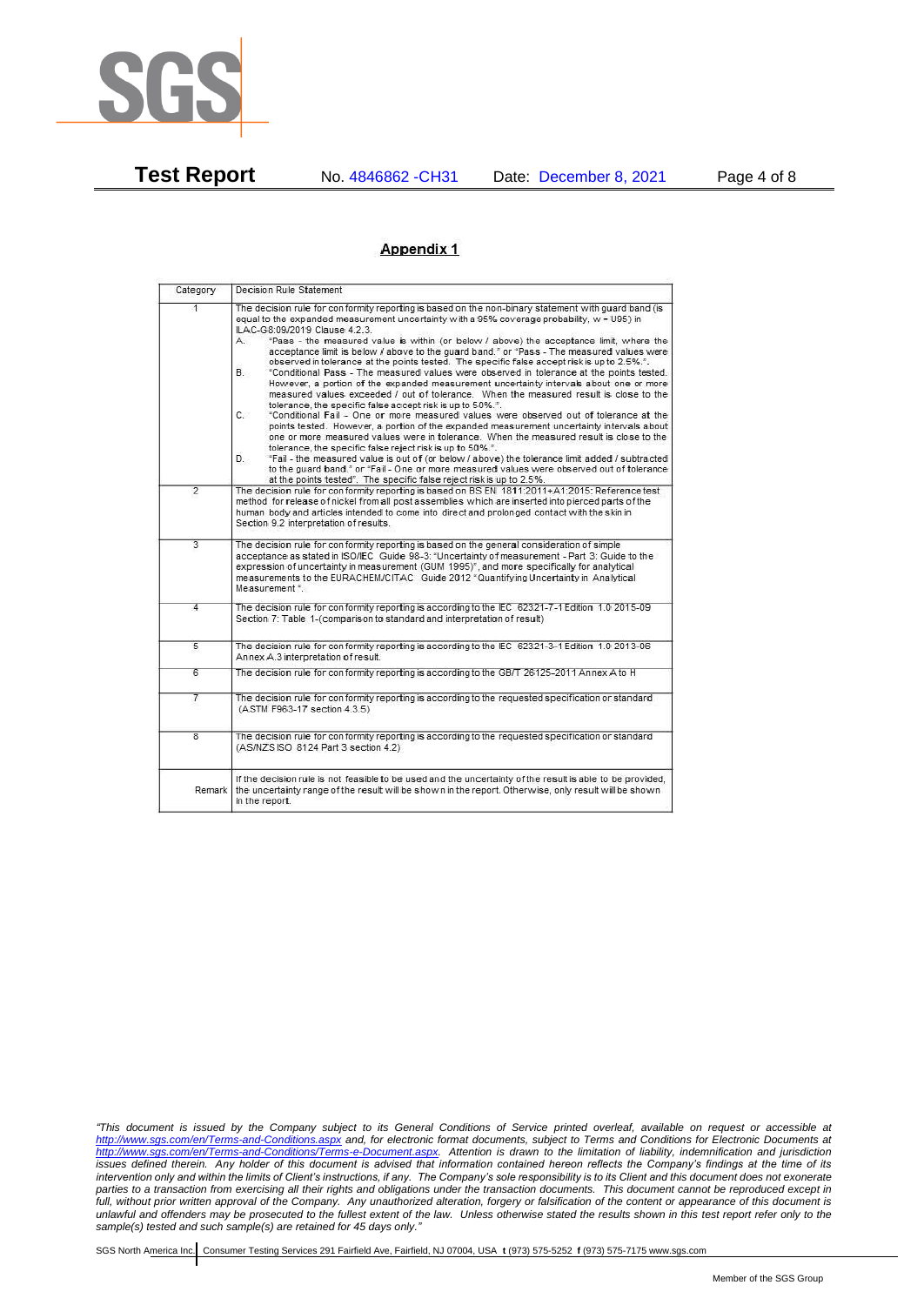

| <b>Test Report</b><br>No. 4846862 - CH31<br>Page 5 of 8<br>Date: December 8, 2021 |
|-----------------------------------------------------------------------------------|
|-----------------------------------------------------------------------------------|

Flowchart:



Note: 1) Boiling water test method was also performed for the analysis of Cr (VI) in metal sample.

The polymeric samples were dissolved totally by pre-conditioning method according to  $(2)$ above flow chat for Cd, Pb and Hg contents analysis.

| Operator:      | Chiu Kan Yuen/ Tang Koon Pang (Acid digestion) |  |
|----------------|------------------------------------------------|--|
|                | Chiu Kan Yuen (Dry Ashing)                     |  |
|                | Nick Liu (Hexavalent Chromium)                 |  |
|                | Kent Wan (PBBs and PBDEs)                      |  |
| Section Chief: | Chan Chun Kit, Dickson                         |  |

*<sup>&</sup>quot;This document is issued by the Company subject to its General Conditions of Service printed overleaf, available on request or accessible at <http://www.sgs.com/en/Terms-and-Conditions.aspx> and, for electronic format documents, subject to Terms and Conditions for Electronic Documents at [http://www.sgs.com/en/Terms-and-Conditions/Terms-e-Document.aspx.](http://www.sgs.com/en/Terms-and-Conditions/Terms-e-Document.aspx) Attention is drawn to the limitation of liability, indemnification and jurisdiction issues defined therein. Any holder of this document is advised that information contained hereon reflects the Company's findings at the time of its intervention only and within the limits of Client's instructions, if any. The Company's sole responsibility is to its Client and this document does not exonerate parties to a transaction from exercising all their rights and obligations under the transaction documents. This document cannot be reproduced except in full, without prior written approval of the Company. Any unauthorized alteration, forgery or falsification of the content or appearance of this document is unlawful and offenders may be prosecuted to the fullest extent of the law. Unless otherwise stated the results shown in this test report refer only to the sample(s) tested and such sample(s) are retained for 45 days only."*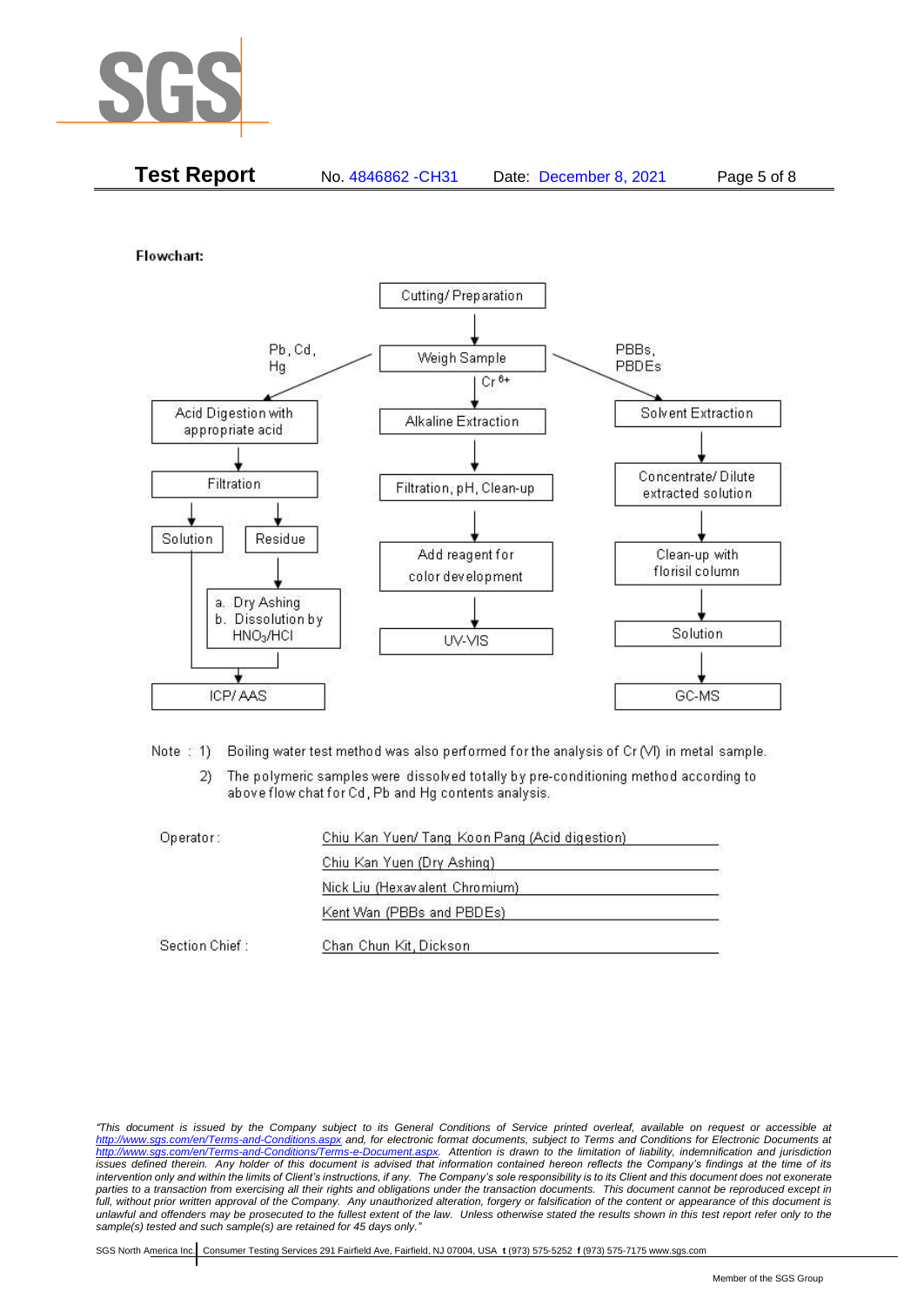

| Test Report | No. 4846862 - CH31 | Date: December 8, 2021 | Page 6 of 8 |
|-------------|--------------------|------------------------|-------------|
|-------------|--------------------|------------------------|-------------|

#### **Flowchart for Phthalates measurement**

Method: IEC 62321-8:2017



| Tested by  | Lumpy Lee   |  |
|------------|-------------|--|
| Checked by | Edmund Kwan |  |

*<sup>&</sup>quot;This document is issued by the Company subject to its General Conditions of Service printed overleaf, available on request or accessible at <http://www.sgs.com/en/Terms-and-Conditions.aspx> and, for electronic format documents, subject to Terms and Conditions for Electronic Documents at [http://www.sgs.com/en/Terms-and-Conditions/Terms-e-Document.aspx.](http://www.sgs.com/en/Terms-and-Conditions/Terms-e-Document.aspx) Attention is drawn to the limitation of liability, indemnification and jurisdiction issues defined therein. Any holder of this document is advised that information contained hereon reflects the Company's findings at the time of its intervention only and within the limits of Client's instructions, if any. The Company's sole responsibility is to its Client and this document does not exonerate*  parties to a transaction from exercising all their rights and obligations under the transaction documents. This document cannot be reproduced except in *full, without prior written approval of the Company. Any unauthorized alteration, forgery or falsification of the content or appearance of this document is unlawful and offenders may be prosecuted to the fullest extent of the law. Unless otherwise stated the results shown in this test report refer only to the sample(s) tested and such sample(s) are retained for 45 days only."*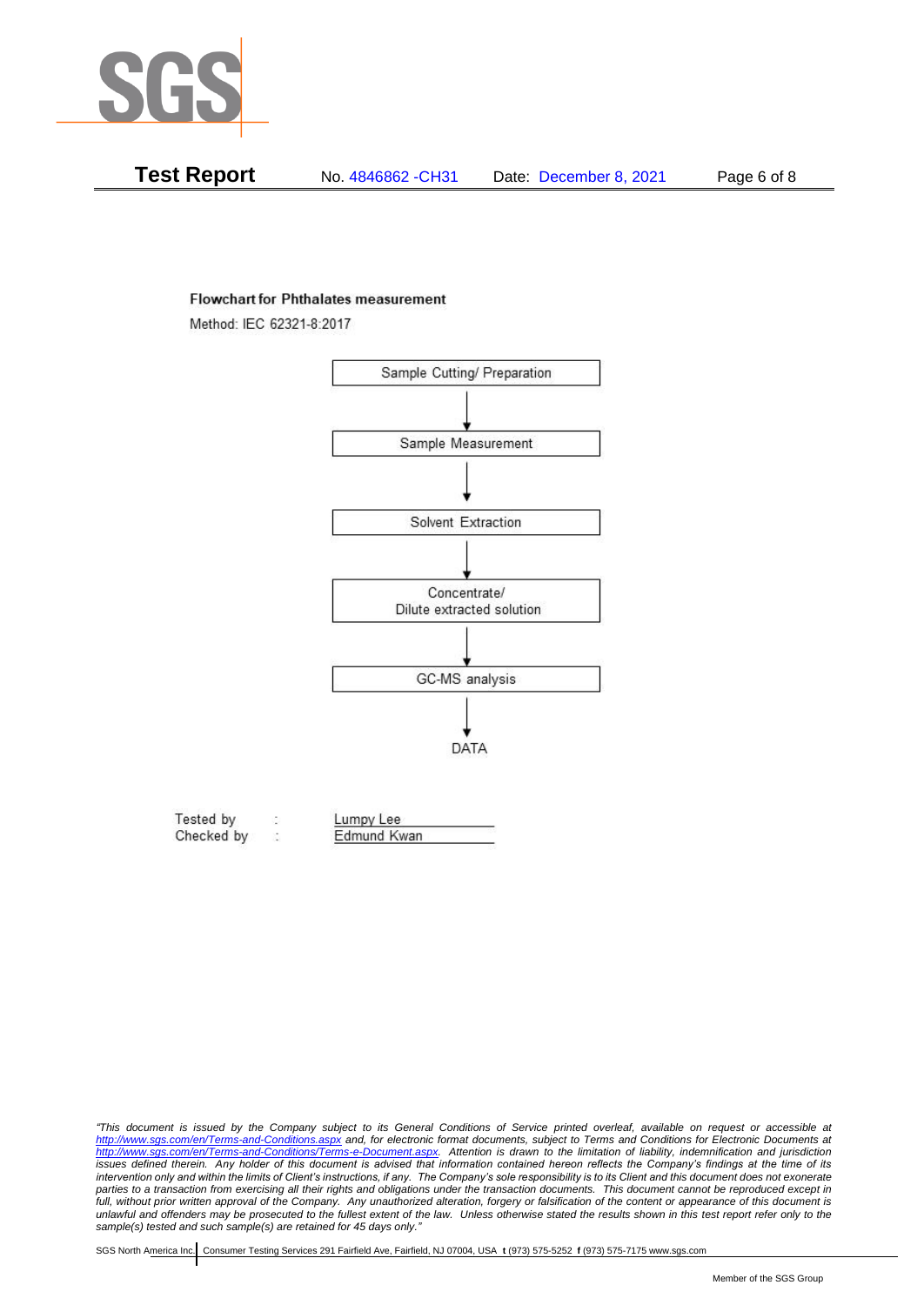

**Test Report** No. 4846862 -CH31 Date: December 8, 2021 Page 7 of 8

## **Flowchart for Halogen Free Test**

Method: BS EN14582:2016



Operator: Tang Ying Sam Supervisor: Chan Chun Kit (Dickson)

*"This document is issued by the Company subject to its General Conditions of Service printed overleaf, available on request or accessible at <http://www.sgs.com/en/Terms-and-Conditions.aspx> and, for electronic format documents, subject to Terms and Conditions for Electronic Documents at [http://www.sgs.com/en/Terms-and-Conditions/Terms-e-Document.aspx.](http://www.sgs.com/en/Terms-and-Conditions/Terms-e-Document.aspx) Attention is drawn to the limitation of liability, indemnification and jurisdiction issues defined therein. Any holder of this document is advised that information contained hereon reflects the Company's findings at the time of its intervention only and within the limits of Client's instructions, if any. The Company's sole responsibility is to its Client and this document does not exonerate parties to a transaction from exercising all their rights and obligations under the transaction documents. This document cannot be reproduced except in full, without prior written approval of the Company. Any unauthorized alteration, forgery or falsification of the content or appearance of this document is unlawful and offenders may be prosecuted to the fullest extent of the law. Unless otherwise stated the results shown in this test report refer only to the sample(s) tested and such sample(s) are retained for 45 days only."*